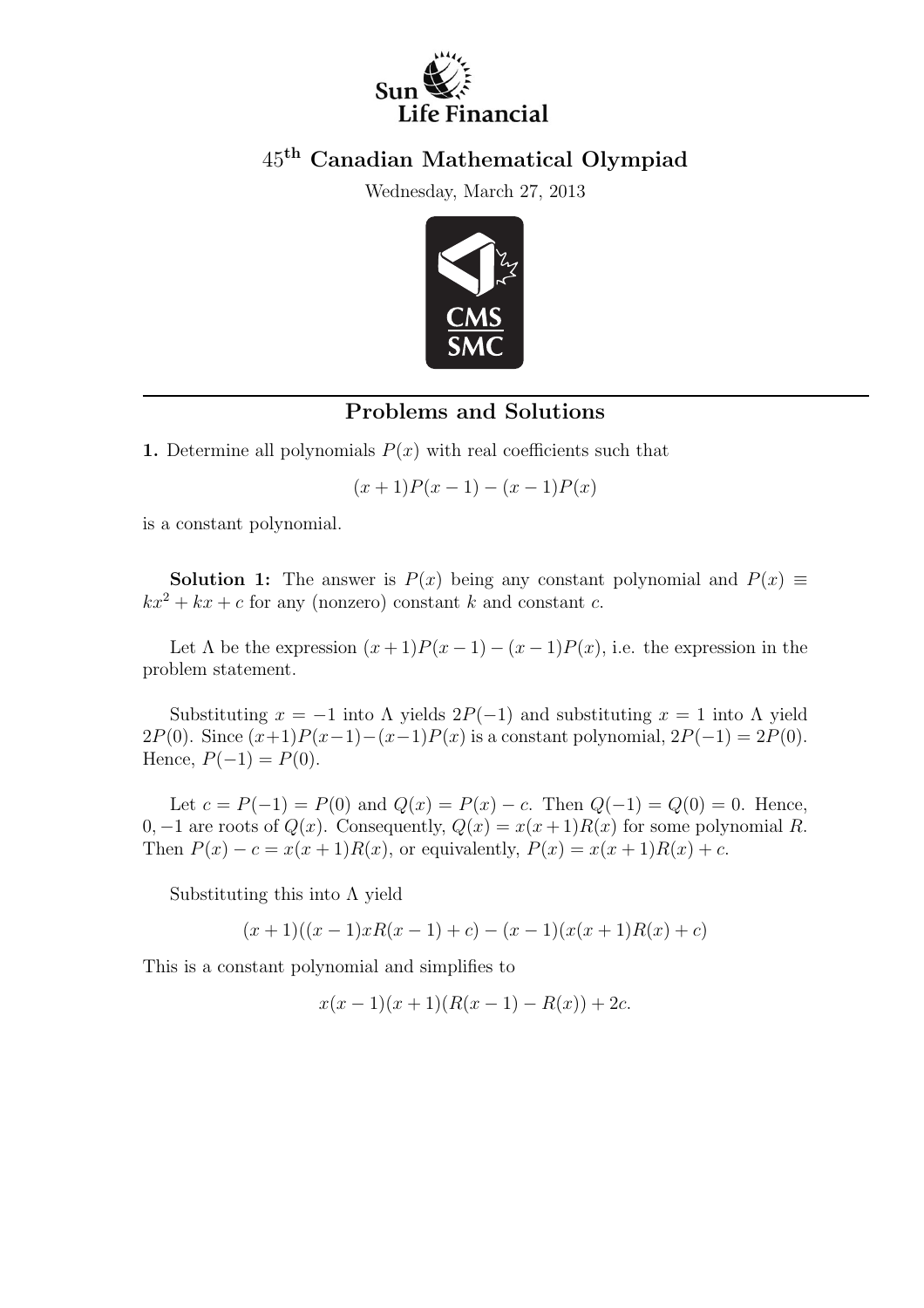# Life Financial

Since this expression is a constant, so is  $x(x-1)(x+1)(R(x-1)-R(x))$ . Therefore,  $R(x-1) - R(x) = 0$  as a polynomial. Therefore,  $R(x) = R(x-1)$  for all  $x \in \mathbb{R}$ . Then  $R(x)$  is a polynomial that takes on certain values for infinitely values of x. Let k be such a value. Then  $R(x) - k$  has infinitely many roots, which can occur if and only if  $R(x) - k = 0$ . Therefore,  $R(x)$  is identical to a constant k. Hence,  $Q(x) = kx(x+1)$  for some constant k. Therefore,  $P(x) = kx(x+1)+c = kx^2+kx+c$ .

Finally, we verify that all such  $P(x) = kx(x+1) + c$  work. Substituting this into Λ yield

$$
(x+1)(kx(x-1)+c) - (x-1)(kx(x+1)+c)
$$
  
=  $kx(x+1)(x-1) + c(x+1) - kx(x+1)(x-1) - c(x-1) = 2c.$ 

Hence,  $P(x) = kx(x+1) + c = kx^2 + kx + c$  is a solution to the given equation for any constant k. Note that this solution also holds for  $k = 0$ . Hence, constant polynomials are also solutions to this equation.  $\Box$ 

**Solution 2:** As in Solution 1, any constant polynomial  $P$  satisfies the given property. Hence, we will assume that  $P$  is not a constant polynomial.

Let *n* be the degree of *P*. Since *P* is not constant,  $n \geq 1$ . Let

$$
P(x) = \sum_{i=0}^{n} a_i x^i,
$$

with  $a_n \neq 0$ . Then

$$
(x+1)\sum_{i=0}^{n} a_i(x-1)^i - (x-1)\sum_{i=0}^{n} a_i x^i = C,
$$

for some constant  $C$ . We will compare the coefficient of  $x^n$  of the left-hand side of this equation with the right-hand side. Since C is a constant and  $n \geq 1$ , the coefficient of  $x^n$  of the right-hand side is equal to zero. We now determine the coefficient of  $x^n$  of the left-hand side of this expression.

The left-hand side of the equation simplifies to

$$
x\sum_{i=0}^{n} a_i(x-1)^i + \sum_{i=0}^{n} a_i(x-1)^i - x\sum_{i=0}^{n} a_i x^i + \sum_{i=0}^{n} a_i x^i.
$$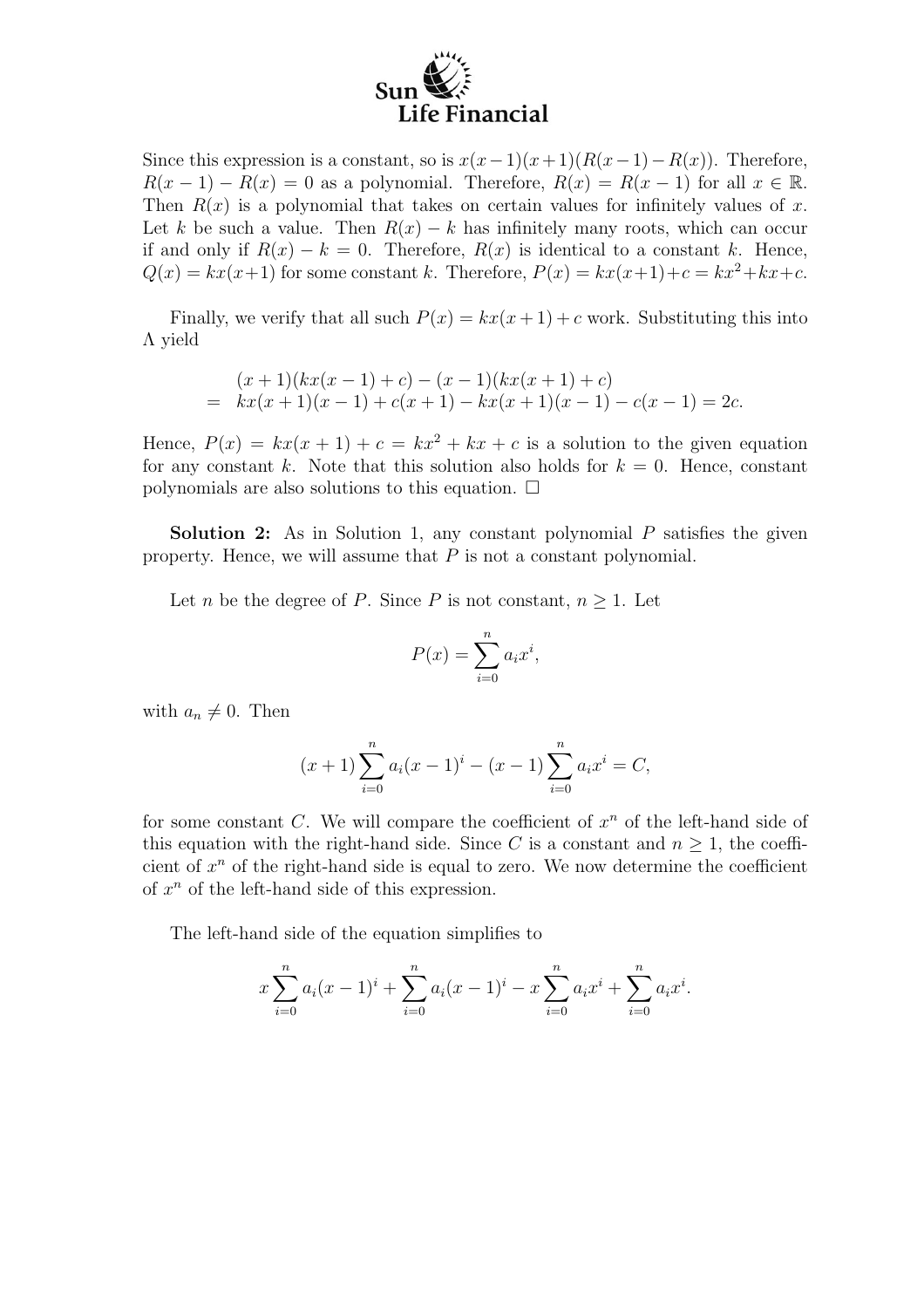# Life Financial

We will determine the coefficient  $x^n$  of each of these four terms.

By the Binomial Theorem, the coefficient of  $x^n$  of the first term is equal to that of  $x (a_{n-1}(x-1)^{n-1} + a_n(x-1)^n) = a_{n-1} - {n \choose n-1}$  ${n \choose n-1} a_n = a_{n-1} - n a_n.$ 

The coefficient of  $x^n$  of the second term is equal to that of  $a_n(x-1)^n$ , which is  $a_n$ .

The coefficient of  $x^n$  of the third term is equal to  $a_{n-1}$  and that of the fourth term is equal to  $a_n$ .

Summing these four coefficients yield  $a_{n-1} - na_n + a_n - a_{n-1} + a_n = (2 - n)a_n$ .

This expression is equal to 0. Since  $a_n \neq 0$ ,  $n = 2$ . Hence, P is a quadratic polynomial.

Let  $P(x) = ax^2 + bx + c$ , where a, b, c are real numbers with  $a \neq 0$ . Then

$$
(x+1)(a(x-1)2 + b(x-1) + c) - (x - 1)(ax2 + bx + c) = C.
$$

Simplifying the left-hand side yields

$$
(b-a)x + 2c = 2C.
$$

Therefore,  $b - a = 0$  and  $2c = 2C$ . Hence,  $P(x) = ax^2 + ax + c$ . As in Solution 1, this is a valid solution for all  $a \in \mathbb{R} \backslash \{0\}$ .  $\Box$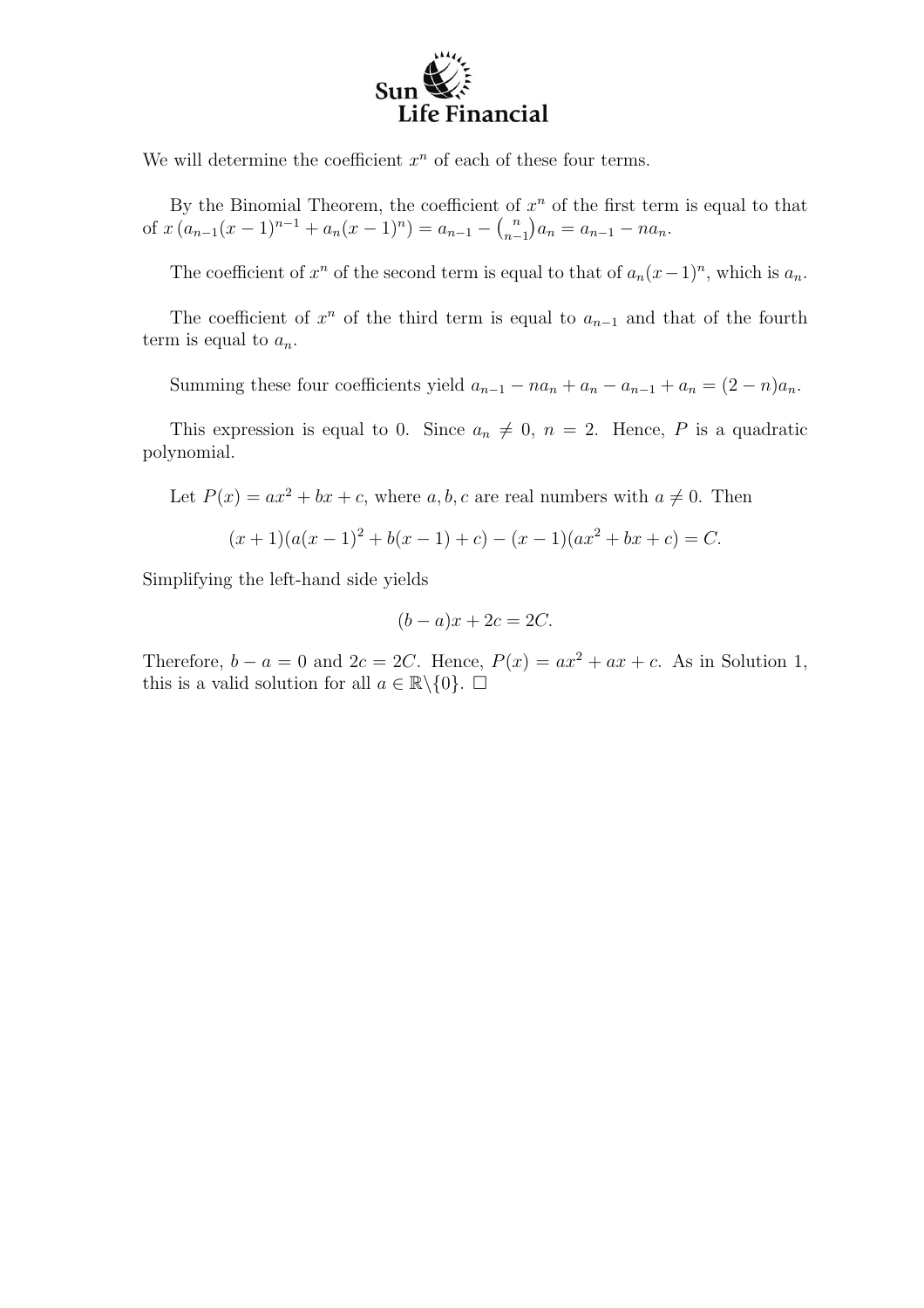

**2.** The sequence  $a_1, a_2, \ldots, a_n$  consists of the numbers  $1, 2, \ldots, n$  in some order. For which positive integers n is it possible that  $0, a_1, a_1 + a_2, \ldots, a_1 + a_2 + \ldots + a_n$  all have different remainders when divided by  $n + 1$ ?

**Solution:** It is possible if and only if  $n$  is odd.

If *n* is even, then  $a_1 + a_2 + \ldots + a_n = 1 + 2 + \ldots + n = \frac{n}{2}$  $\frac{n}{2} \cdot (n+1)$ , which is congruent to 0 mod  $n + 1$ . Therefore, the task is impossible.

Now suppose *n* is odd. We will show that we can construct  $a_1, a_2, \ldots, a_n$  that satisfy the conditions given in the problem. Then let  $n = 2k + 1$  for some non-negative integer k. Consider the sequence:  $1, 2k, 3, 2k-2, 5, 2k-3, \ldots, 2, 2k+1$ , i.e. for each  $1 \leq i \leq 2k+1$ ,  $a_i = i$  if i is odd and  $a_i = 2k+2-i$  if i is even.

We first show that each term  $1, 2, \ldots, 2k+1$  appears exactly once. Clearly, there are  $2k + 1$  terms. For each odd number m in  $\{1, 2, \ldots, 2k + 1\}$ ,  $a_m = m$ . For each even number m in this set,  $a_{2k+2-m} = 2k + 2 - (2k + 2 - m) = m$ . Hence, every number appears in  $a_1, \ldots, a_{2k+1}$ . Hence,  $a_1, \ldots, a_{2k+1}$  does consist of the numbers  $1, 2, \ldots, 2k+1$  in some order.

We now determine  $a_1 + a_2 + \ldots + a_m \pmod{2k+2}$ . We will consider the cases when m is odd and when m is even separately. Let  $b_m = a_1 + a_2 \ldots + a_m$ .

If m is odd, note that  $a_1 \equiv 1 \pmod{2k+2}$ ,  $a_2 + a_3 = a_4 + a_5 = \ldots = a_{2k} + a_{2k}$  $a_{2k+1} = 2k + 3 \equiv 1 \pmod{2k+2}$ . Therefore,  $\{b_1, b_3, \ldots, b_{2k+1}\} = \{1, 2, 3, \ldots, k+1\}$  $\pmod{2k+2}$ .

If m is even, note that  $a_1 + a_2 = a_3 + a_4 = \ldots = a_{2k-1} + a_{2k} = 2k+1 \equiv -1$  $(\text{mod } 2k + 2)$ . Therefore,  $\{b_2, b_4, \ldots, b_{2k}\} = \{-1, -2, \ldots, -k\}$   $(\text{mod } 2k + 2) \equiv$  $\{2k+1, 2k, \ldots, k+2\} \pmod{2k+2}$ .

Therefore,  $b_1, b_2, \ldots, b_{2k+1}$  do indeed have different remainders when divided by  $2k + 2$ . This completes the problem.  $\square$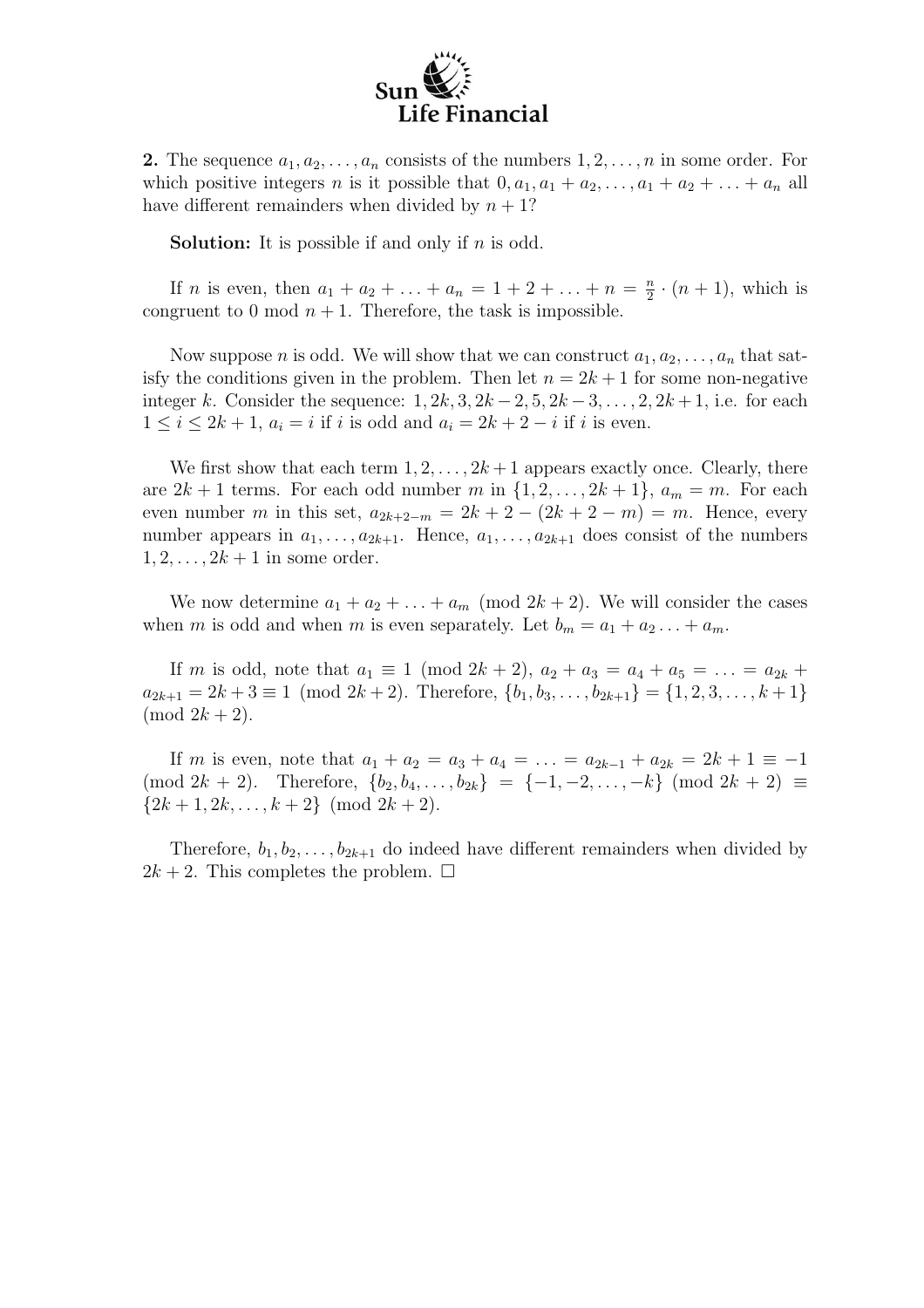

**3.** Let G be the centroid of a right-angled triangle ABC with  $\angle BCA = 90^\circ$ . Let P be the point on ray AG such that  $\angle CPA = \angle CAB$ , and let Q be the point on ray BG such that  $\angle CQB = \angle ABC$ . Prove that the circumcircles of triangles AQG and  $BPG$  meet at a point on side  $AB$ .

**Solution 1.** Since  $\angle C = 90^\circ$ , the point C lies on the semicircle with diameter AB which implies that, if M is te midpoint of side AB, then  $MA = MC = MB$ . This implies that triangle AMC is isosceles and hence that  $\angle ACM = \angle A$ . By definition, G lies on segment M and it follows that  $\angle ACG = \angle ACM = \angle A = \angle CPA$ . This implies that triangles APC and ACG are similar and hence that  $AC^2 = AG \cdot AP$ . Now if  $D$  denotes the foot of the perpendicular from  $C$  to  $AB$ , it follows that triangles ACD and ABC are similar which implies that  $AC^2 = AD \cdot AB$ . Therefore  $AG \cdot AP =$  $AC^2 = AD \cdot AB$  and, by power of a point, quadrilateral  $DGPB$  is cyclic. This implies that  $D$  lies on the circumcircle of triangle  $BPG$  and, by a symmetric argument, it follows that D also lies on the circumcircle of triangle  $AGQ$ . Therefore these two circumcircles meet at the point D on side AB.

**Solution 2.** Define D and M as in Solution 1. Let R be the point on side  $AB$ such that  $AC = CR$  and triangle ACR is isosceles. Since  $\angle CRA = \angle A = \angle CPA$ , it follows that  $CPRA$  is cyclic and hence that  $\angle GPR = \angle APR = \angle ACR = 180^{\circ} -$ 2∠A. As in Solution 1,  $MC = MB$  and hence  $\angle GMR = \angle CMB = 2\angle A = 180^{\circ} \angle GPR$ . Therefore  $\angle GPRM$  is cyclic and, by power of a point,  $AM \cdot AR = AG \cdot AP$ . Since  $ACR$  is isosceles, D is the midpoint of AR and thus, since M is the midpoint of AB, it follows that  $AM \cdot AR = AD \cdot AB = AG \cdot AP$ . Therefore  $DGPB$  is cyclic, implying the result as in Solution 1.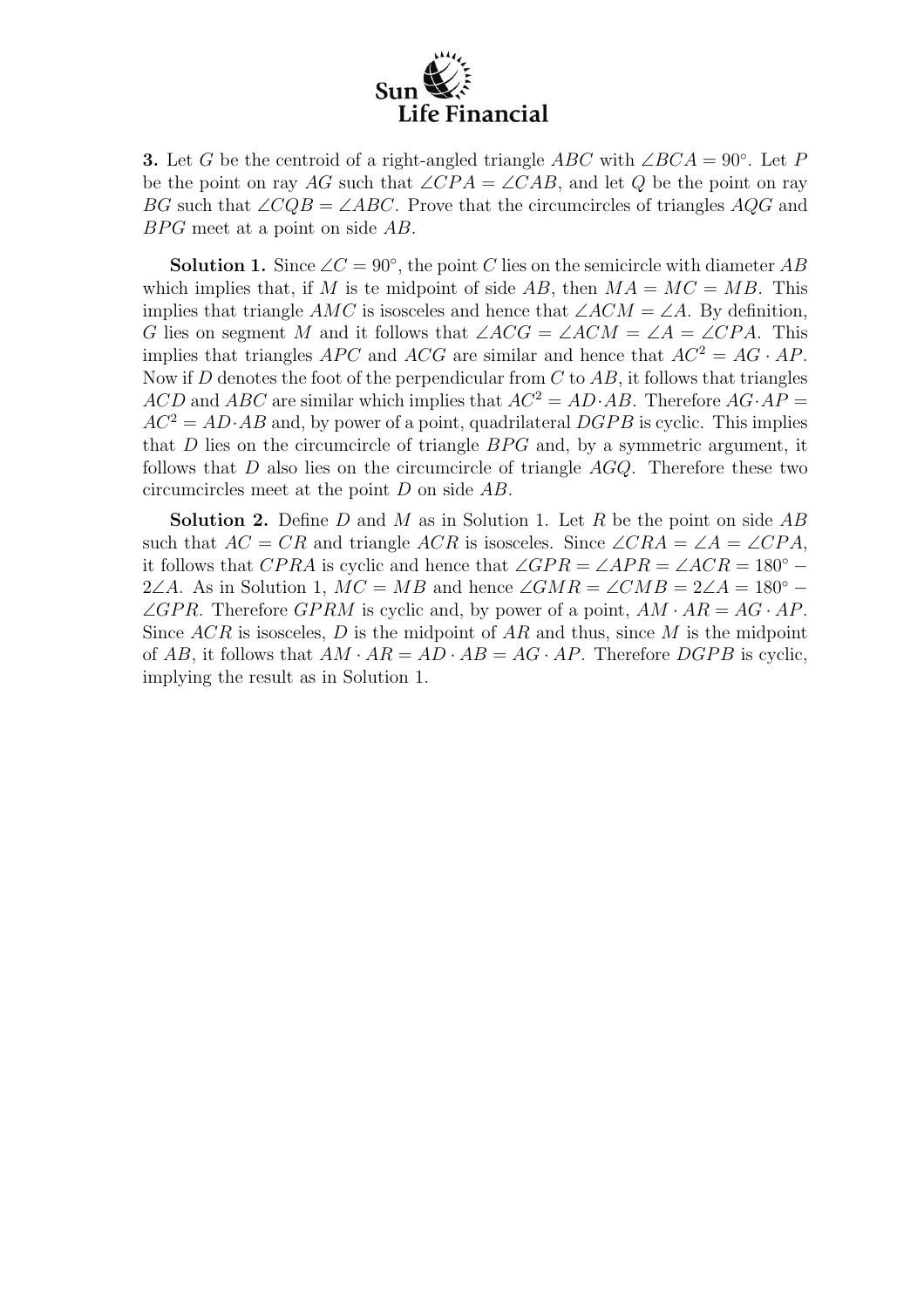

4. Let n be a positive integer. For any positive integer j and positive real number r, define

$$
f_j(r) = \min(jr, n) + \min\left(\frac{j}{r}, n\right)
$$
, and  $g_j(r) = \min(\lceil jr\rceil, n) + \min\left(\left\lceil \frac{j}{r} \right\rceil, n\right)$ ,

where  $\lceil x \rceil$  denotes the smallest integer greater than or equal to x. Prove that

$$
\sum_{j=1}^{n} f_j(r) \le n^2 + n \le \sum_{j=1}^{n} g_j(r).
$$

Solution 1: We first prove the left hand side inequality. We begin by drawing an  $n \times n$  board, with corners at  $(0, 0), (n, 0), (0, n)$  and  $(n, n)$  on the Cartesian plane.

Consider the line  $\ell$  with slope r passing through  $(0, 0)$ . For each  $j \in \{1, ..., n\}$ , consider the point  $(j, \min(jr, n))$ . Note that each such point either lies on  $\ell$  or the top edge of the board. In the  $j<sup>th</sup>$  column from the left, draw the rectangle of height  $\min(jr, n)$ . Note that the sum of the n rectangles is equal to the area of the board under the line  $\ell$  plus n triangles (possibly with area 0) each with width at most 1 and whose sum of the heights is at most  $n$ . Therefore, the sum of the areas of these and whose sum of the neights is at most n. Therefore, the sum of the areas of the neighborhood is at most  $n/2$ . Therefore,  $\sum_{j=1}^{n} \min(jr, n)$  is at most the area of the square under  $\ell$  plus  $n/2$ .

Consider the line with slope  $1/r$ . By symmetry about the line  $y = x$ , the area of the square under the line with slope  $1/r$  is equal to the area of the square above the line  $\ell$ . Therefore, using the same reasoning as before,  $\sum_{j=1}^{n} \min(j/r, n)$  is at most the area of the square above  $\ell$  plus  $n/2$ .

Therefore,  $\sum_{j=1}^{n} f_j(r) = \sum_{j=1}^{n} (\min(jr, n) + \min(\frac{j}{r}, n))$  is at most the area of the board plus n, which is  $n^2 + n$ . This proves the left hand side inequality.

To prove the right hand side inequality, we will use the following lemma:

**Lemma:** Consider the line  $\ell$  with slope s passing through  $(0, 0)$ . Then the num-**Lemma:** Consider the line  $\ell$  with slope s passing through  $(0,0)$ . Then the number of squares on the board that contain an interior point below  $\ell$  is  $\sum_{j=1}^{n} \min\left(\lceil js \rceil, n\right)$ .

*Proof of Lemma:* For each  $j \in \{1, \ldots, n\}$ , we count the number of squares in the  $j<sup>th</sup>$  column (from the left) that contain an interior point lying below the line  $\ell$ . The line  $x = j$  intersect the line  $\ell$  at  $(j, js)$ . Hence, since each column contains n squares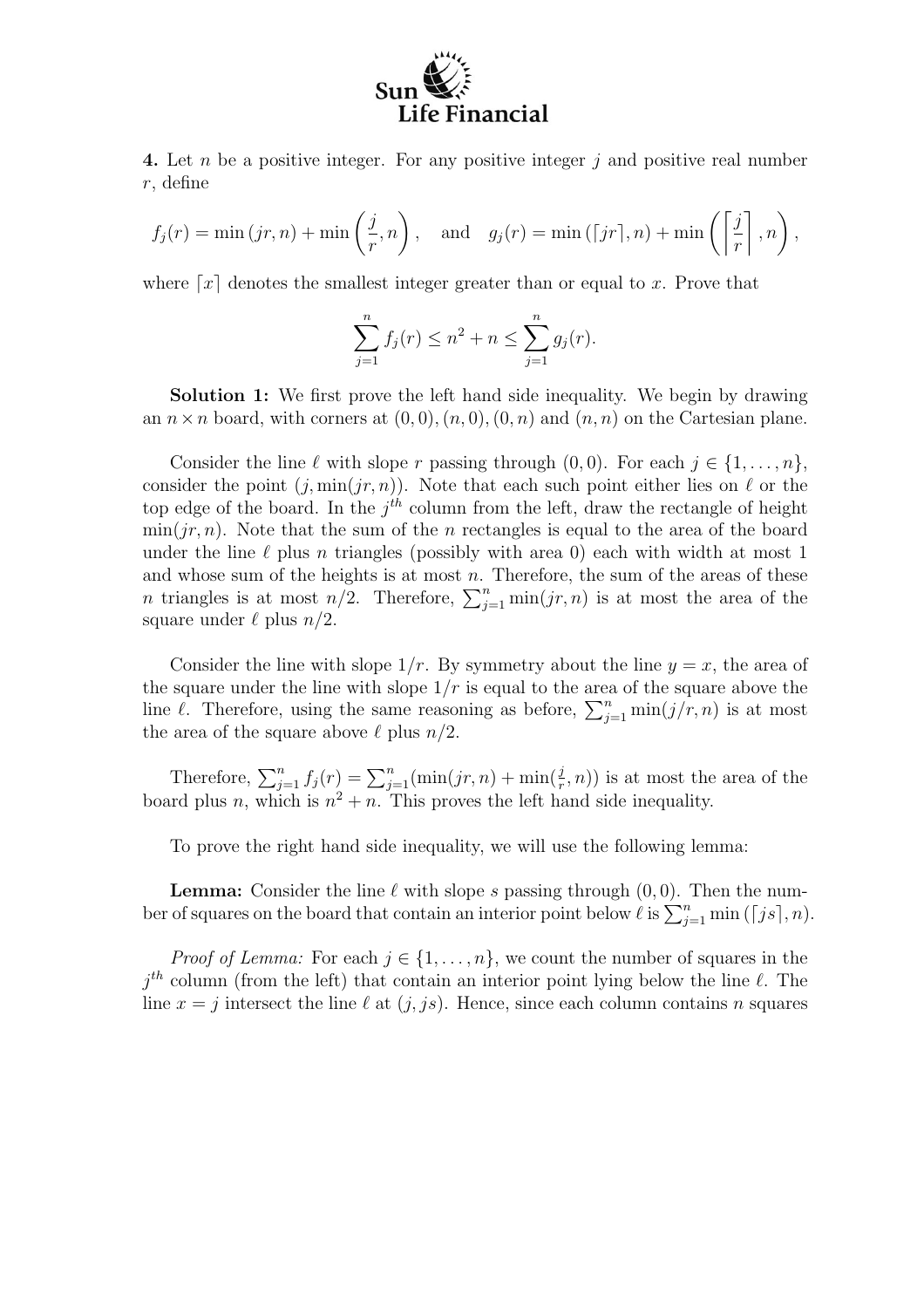

total, the number of such squares is  $\min(\lceil js \rceil, n)$ . Summing over all  $j \in \{1, 2, ..., n\}$ proves the lemma. End Proof of Lemma

By the lemma, the rightmost expression of the inequality is equal to the number of squares containing an interior point below the line with slope  $r$  plus the number of squares containing an interior point below the line with slope  $1/r$ . By symmetry about the line  $y = x$ , the latter number is equal to the number of squares containing an interior point above the line with slope  $r$ . Therefore, the rightmost expression of the inequality is equal to the number of squares of the board plus the number of squares of which  $\ell$  passes through the interior. The former is equal to  $n^2$ . Hence, to prove the inequality, it suffices to show that every line passes through the interior of at least n squares. Since  $\ell$  has positive slope, each  $\ell$  passes through either n rows and/or *n* columns. In either case,  $\ell$  passes through the interior of at least *n* squares. Hence, the right inequality holds.  $\Box$ 

**Solution 2:** We first prove the felt inequality. Define the function  $f(r) = \sum_{j=1}^{n} f_j(r)$ . Note that  $f(r) = f(1/r)$  for all  $r > 0$ . Therefore, we may assume **Solution 2:** We first prove the left inequality. Define the function  $f(r)$  = that  $r > 1$ .

Let  $m = |n/r|$ , where |x| denotes the largest integer less than or equal to x. Then  $\min(jr, n) = jr$  for all  $j \in \{1, ..., m\}$  and  $\min(jr, n) = n$  for all  $j \in \{m + 1, ..., n\}$ . Note that since  $r \geq 1$ ,  $\min(j/r, n) \leq n$  for all  $j \in \{1, ..., n\}$ . Therefore,

$$
f(r) = \sum_{j=1}^{n} f_j(r) = (1 + 2 + \dots m)r + (n - m)n + (1 + 2 + \dots + n) \cdot \frac{1}{r}
$$

$$
= \frac{m(m+1)}{2} \cdot r + \frac{n(n+1)}{2} \cdot \frac{1}{r} + n(n - m)
$$
(1)

Then by (??), note that  $f(r) \leq n^2 + n$  if and only if

$$
\frac{m(m+1)r}{2} + \frac{n(n+1)}{2r} \le n(m+1)
$$

if and only if

$$
m(m+1)r^2 + n(n+1) \le 2rn(m+1)
$$
 (2)

Since  $m = |n/r|$ , there exist a real number b satisfying  $0 \leq b < r$  such that  $n = mr + b$ . Substituting this into (??) yields

$$
m(m+1)r^{2} + (mr+b)(mr+b+1) \le 2r(mr+b)(m+1),
$$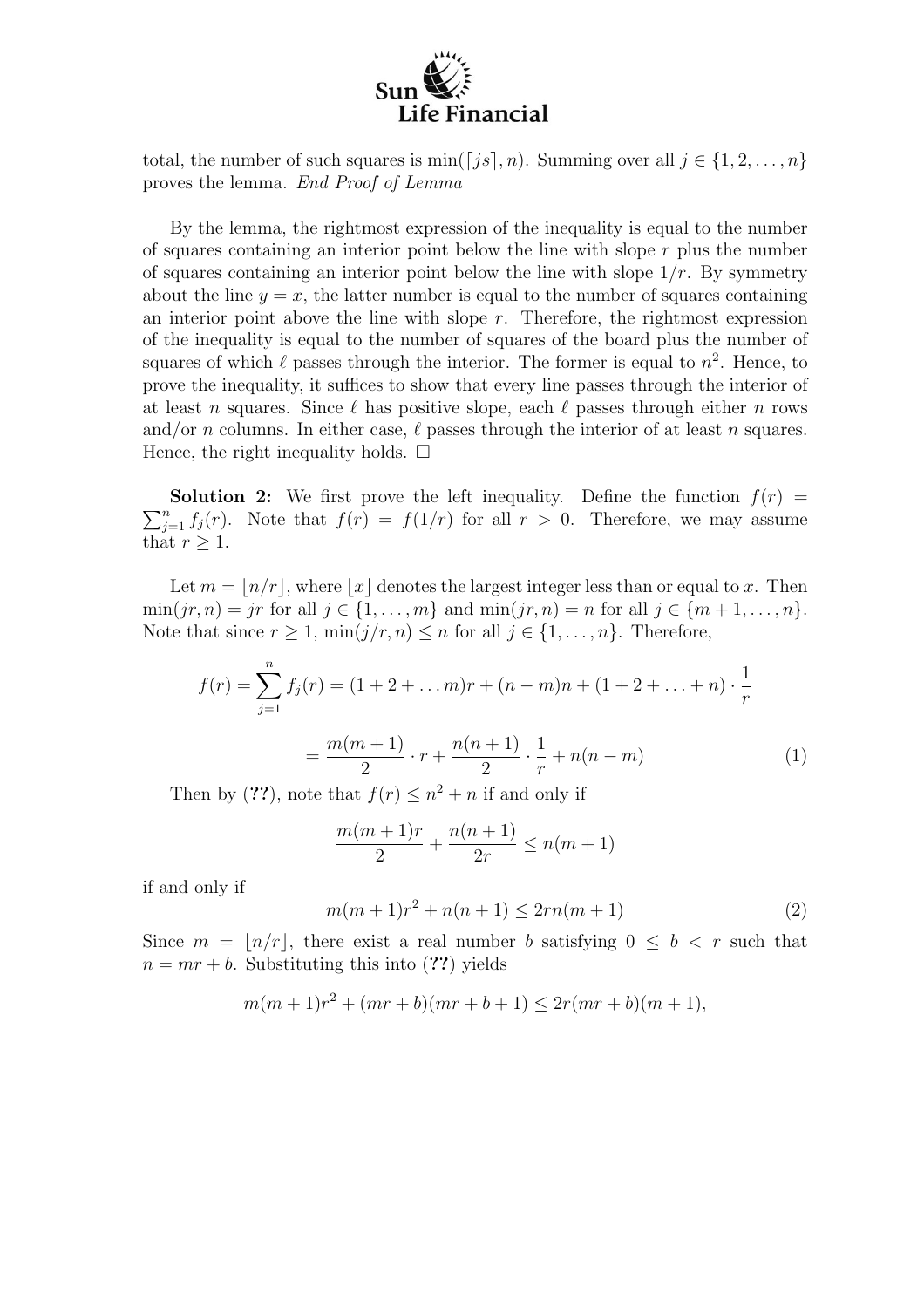

if and only if

$$
2m2r2 + mr2 + (2mb + m)r + b2 + b \le 2m2r2 + 2mr2 + 2mbr + 2br,
$$

which simplifies to  $mr + b^2 + b \leq mr^2 + 2br \Leftrightarrow b(b+1-2r) \leq mr(r-1) \Leftrightarrow$  $b((b - r) + (1 - r)) \leq mr(r - 1)$ . This is true since

$$
b((b-r) + (1-r)) \le 0 \le mr(r-1),
$$

which holds since  $r \geq 1$  and  $b < r$ . Therefore, the left inequality holds.

We now prove the right inequality. Define the function  $g(r) = \sum_{j=1}^{n} = g_j(r)$ . Note that  $g(r) = g(1/r)$  for all  $r > 0$ . Therefore, we may assume that  $r \geq 1$ . We will consider two cases;  $r \geq n$  and  $1 \leq r < n$ .

If  $r \geq n$ , then  $\min([jr], n) = n$  and  $\min([j/r], n) = 1$  for all  $j \in \{1, \ldots, n\}$ . Hence,  $g_j(r) = n + 1$  for all  $j \in \{1, ..., n\}$ . Therefore,  $g(r) = n(n + 1) = n^2 + n$ , implying that the inequality is true.

Now we consider the case  $1 \leq r < n$ . Let  $m = |n/r|$ . Hence,  $jr \leq n$  for all  $j \in \{1, ..., m\}$ , i.e. min( $[jr, ..., n]$ ) =  $[jr]$  and  $jr \geq n$  for all  $j \in \{m+1, ..., n\}$ , i.e.  $\min(\lceil jr \rceil, n) = n$ . Therefore,

$$
\sum_{j=1}^{n} \min(\lceil jr \rceil, n) = \sum_{j=1}^{m} \lceil jr \rceil + (n-m)n. \tag{3}
$$

We will now consider the second sum  $\sum_{j=1}^{n} \min\{ [j/r], n \}.$ 

Since  $r \geq 1$ ,  $\min\left(\frac{f}{r}, n\right) \leq \min\left(\frac{f}{n}, n\right) \leq n$ . Therefore,  $\min\left(\frac{f}{n}, n\right) =$ [j/r]. Since  $m = \lfloor n/r \rfloor$ ,  $\lceil n/r \rceil \leq m + 1$ . Since  $r > 1$ ,  $m < n$ , which implies that  $m+1 \leq n$ . Therefore,  $\min\{[j/r], n\} = [j/r] \leq [n/r] \leq m+1$  for all  $j \in \{1, ..., n\}$ .

For each positive integer  $k \in \{1, \ldots, m+1\}$ , we now determine the number of positive integers  $j \in \{1, ..., n\}$  such that  $\lfloor j/r \rfloor = k$ . We denote this number by  $s_k$ .

Note that  $\lfloor j/r \rfloor = k$  if and only if  $k - 1 < j/r \le k$  if and only if  $(k - 1)r < j \le k$  $\min(kr, n)$ , since  $j \leq n$ . We will handle the cases  $k \in \{1, \ldots, m\}$  and  $k = m + 1$ separately. If  $k \in \{1, \ldots, m\}$ , then  $\min(kr, n) = kr$ , since  $r \leq m$  and  $m = \lfloor n/r \rfloor$ .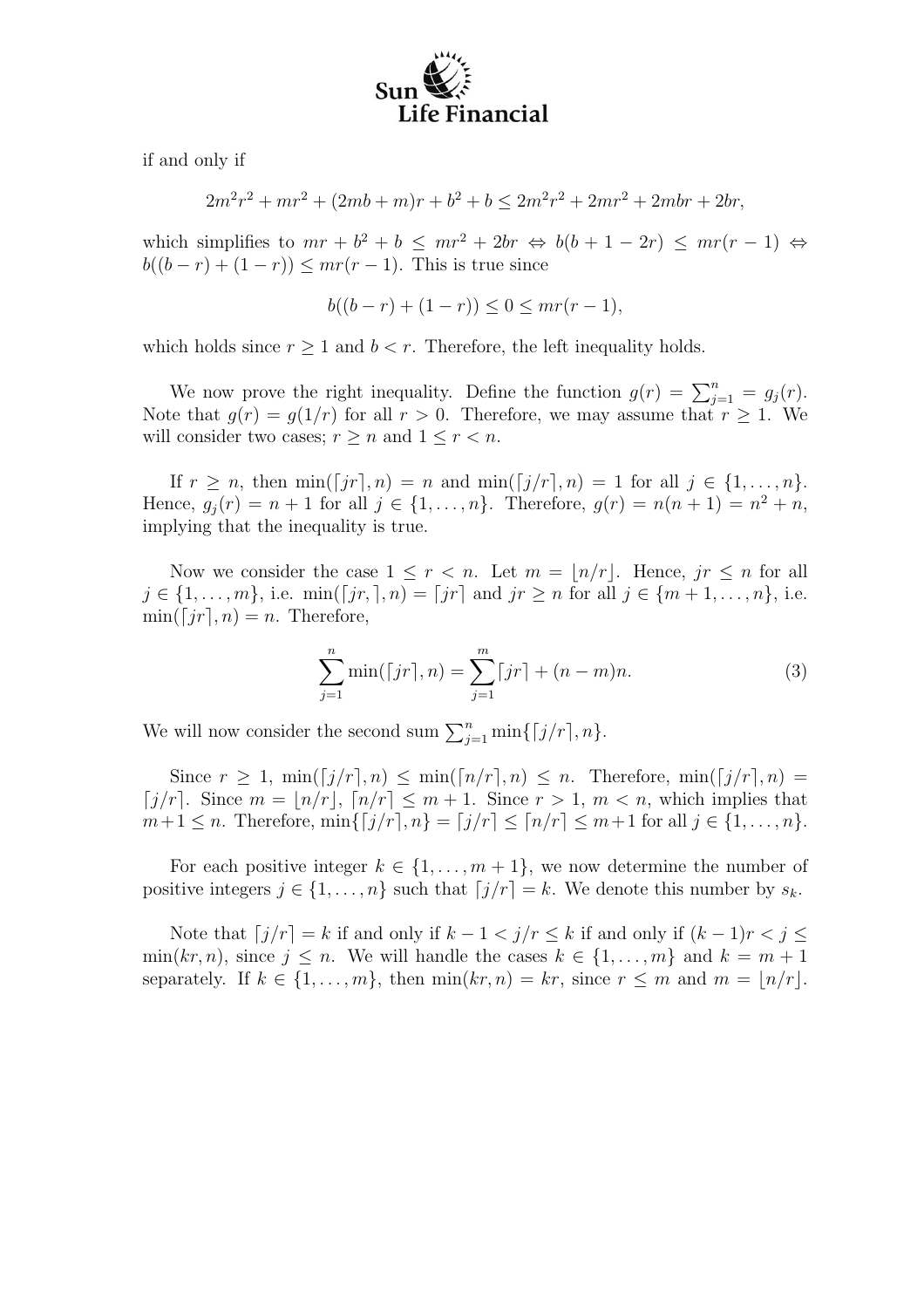

The set of positive integers j satisfying  $(k - 1)r < j \le kr$  is  $\{[(k - 1)r] + 1, [(k - 1)r] + 1, [(k - 1)r] + 1, [(k - 1)r] + 1, [(k - 1)r] + 1, [(k - 1)r] + 1, [(k - 1)r] + 1, [(k - 1)r] + 1, [(k - 1)r] + 1, [(k - 1)r] + 1, [(k - 1)r] + 1,$  $1)r \rbrack + 2, \ldots, \lfloor kr \rfloor}.$  Hence,

$$
s_k = \lfloor rk \rfloor - (\lfloor r(k-1) \rfloor + 1) + 1 = \lfloor rk \rfloor - \lfloor r(k-1) \rfloor
$$

for all  $k \in \{1, ..., m\}$ . If  $k = m + 1$ , then  $(k - 1)r < j \le \min(kr, n) = n$ . The set of positive integers j satisfying  $(k - 1)r < j \le kr$  is  $\{[(k - 1)r] + 1, \ldots, n\}$ . Then  $s_{m+1} = n - \lfloor r(k-1) \rfloor = n - \lfloor mr \rfloor$ . Note that this number is non-negative by the definition of m. Therefore, by the definition of  $s_k$ , we have

$$
\sum_{j=1}^{n} \min\left(\left[\frac{j}{r}\right], n\right) = \sum_{k=1}^{m+1} k s_k
$$
  
= 
$$
\sum_{k=1}^{m} \left(k\left(\lfloor kr \rfloor - \lfloor (k-1)r \rfloor\right)\right) + (m+1)(n - \lfloor rm \rfloor) = (m+1)n - \sum_{k=1}^{m} \lfloor kr \rfloor.
$$
 (4)

Summing (??) and (??) yields that

$$
g(r) = n^{2} + n + \sum_{j=1}^{m} ([jr] - \lfloor jr \rfloor) \ge n^{2} + n,
$$

which proves the right inequality.  $\Box$